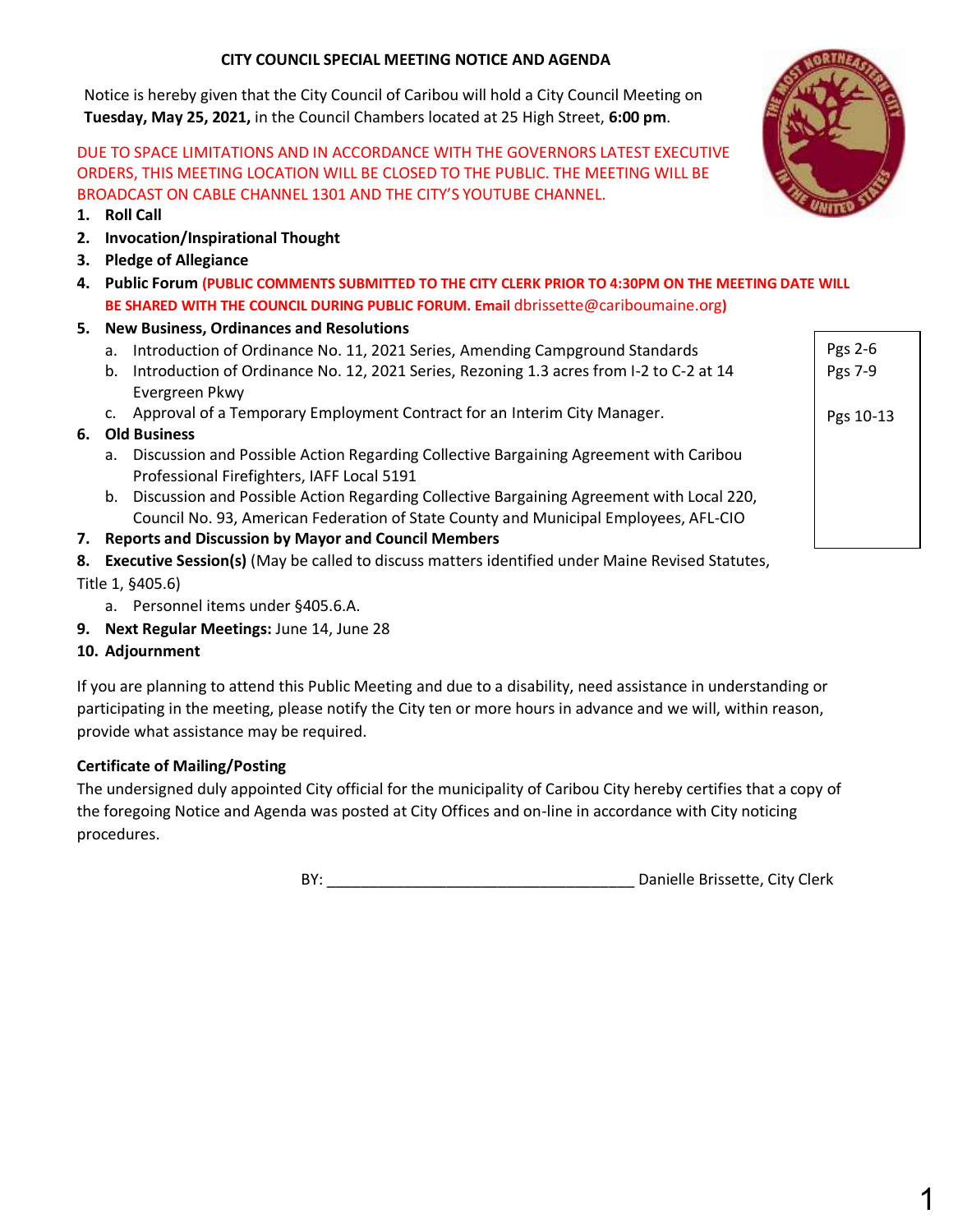### **ORDINANCE No. 11, 2021 Series**

### **City of Caribou County of Aroostook State of Maine**

#### **An Ordinance Amending Campground Development Standards** Short Title: Campground Amendments

**WHEREAS**, the City of Caribou is a Local Unit of Government under the State of Maine and is granted home rule authority under Maine Revised Statutes, Title 30-A, §3001; and

**WHEREAS**, the City of Caribou has adopted Title 13, Land Use Ordinances as part of its ordinances and regulations, which outline land use laws and zoning regulations; and

**WHEREAS**, a request has been made to amend Title 13, Land Use Ordinances to facilitate the more beneficial use of land and properties for economic advancement within the community; and

**WHEREAS**, the City Planning Board conducted a public hearing on May 13, 2021 to receive comment on the proposal, which hearing was preceded by the notification of affected land owners and the general public in accordance with city notification procedures, and

**WHEREAS**, the City Planning Board has forwarded a positive recommendation to the City Council for the proposed Title 13 revisions.

**NOW THEREFORE,** the City Council of the City of Caribou, County of Aroostook, State of Maine, pursuant to the requirements of the City of Caribou Charter, Section 2.11, does ordain the following:

### **Section I. Title 13 Revisions**

Section 13-700 paragraph 6. Campground and/or Recreational Vehicle Park standards is amended as follows: (underlined text is added, stricken text is deleted)

A campground and/or recreational vehicle (RV) park shall conform to the minimum requirements imposed under State licensing procedures of (10-144A CMR 205) "Tent and Recreational Vehicle Parks..." and the following (in case of possible conflict, the stricter rule shall apply). For the purposes of this Section "RV" shall include: travel RV, pick-up coach, motor home, camping trailer, dependent RV, and self-contained RV.

### A. General.

1. A campground and/or RV park shall have no less than four (4) acres in the R-2 District no less than ten (10) acres in the R-3 District. of land and aAll campground and/or RV park sites (sites)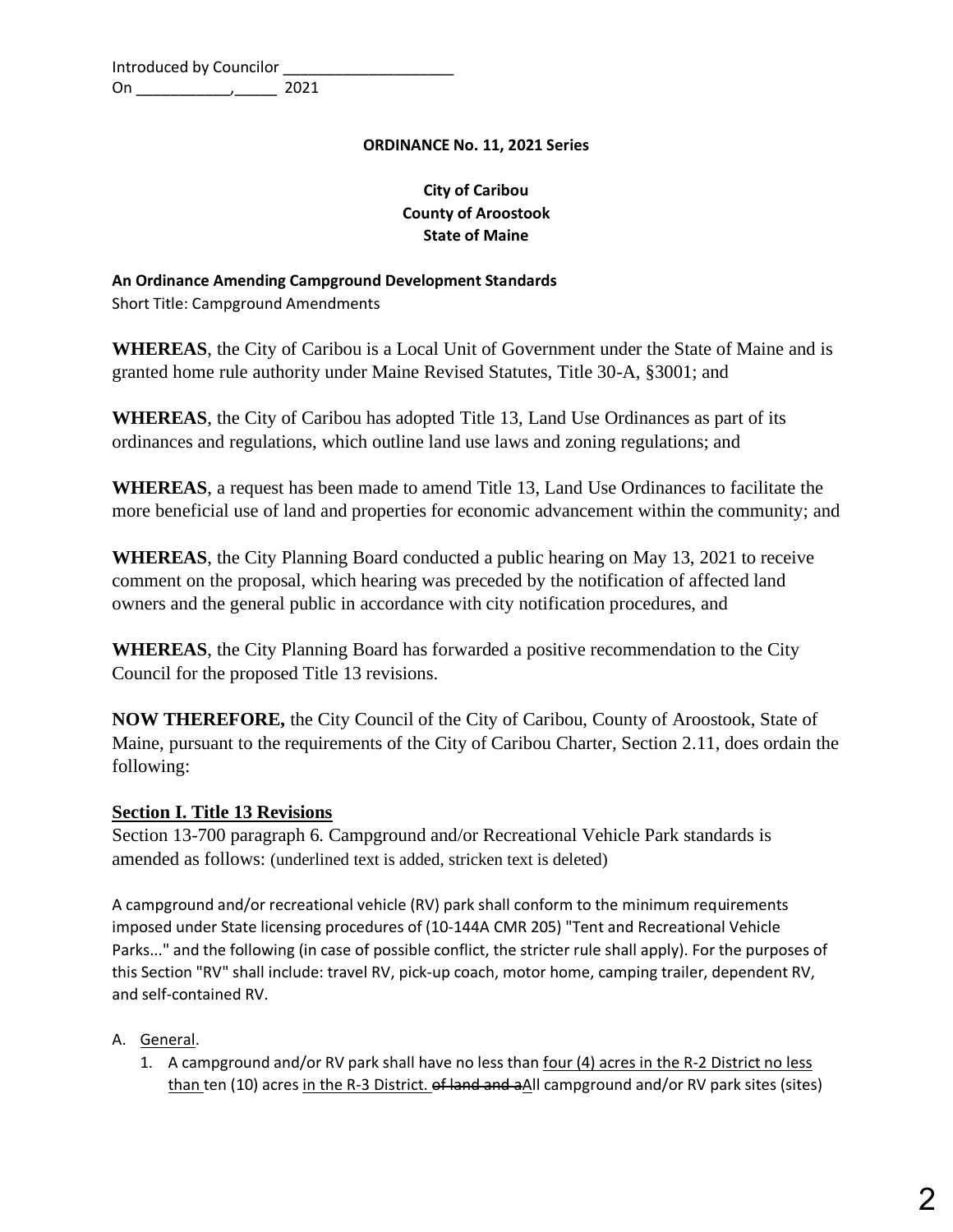or structures shall be located at least 100 feet from any property line and 200 feet from any residence, exclusive of the residence belonging to the owner.

- 2. Sites shall be laid out and screened in such a manner that none are within view from public roads, navigable rivers, or existing residence. Any combination of evergreen planting, landscaped earthen berms, or solid fencing may be used to achieve this screening standards, when sites would otherwise be visible from the locations described above.
- 3. No trailers or mobile homes, other than RVs, shall be permitted within any campground and/or RV park, temporarily or otherwise. No RVs shall be stored or exhibited for sale within the campground and/or RV park. Permanent or long-term dwellings or shelter devices are specifically prohibited.
- 4. Tent sites and RV sites shall be laid out so that the density of each developed acre of land shall not exceed the standards below (in terms of sites per acre of land, excluding circulation roads). Land supporting wetland vegetation, and land below the normal high-water line of a water body shall not be included in calculating land area per site.

|                             | Non-Shoreland | <b>Shoreland Areas</b> |
|-----------------------------|---------------|------------------------|
| <b>Tent Sites</b>           | 14 per acre   | 8 per acre             |
| RV and Travel Trailer Sites | 11 per acre   | 7 per acre             |

- 5. The minimum frontage of a tent site or RV site along any shoreline of a waterbody shall be 100 feet. The minimum setback from the normal high-water line shall be 100 feet for all tent sites or RV sites, other vehicles, and temporary or permanent structures.
- 6. No Use of tent sites or RV sites shall be-located within a Resource Protections District or within the 100-year floodplain shall be prohibited between March 1 and May 31 and during seasonal flooding events.
- 7. Recreation Vehicles Located within Zones A1-30, as indicated on the National Flood Insurance Program Rate Maps (FIRM) shall either:
	- a. Be on the site for fewer than 180 consecutive days,
- b. Be fully licensed and ready for highway use. A recreational vehicle is ready for highway use if it is on its wheels or jacking system, is attached to the site only by quick disconnect type utilities and security devices and has no permanently attached additions; or
- c. Meet the permit requirements of elevation and anchoring requirements for "manufactured home" in Flood Hazard Area regulations 13-606.H. a & b.
- B. Parking and Circulation.
	- 1. A minimum of three hundred (300) square feet of off-street parking plus maneuvering space shall be provided for each tent site or RV site. RVs shall be parked in spaces so that: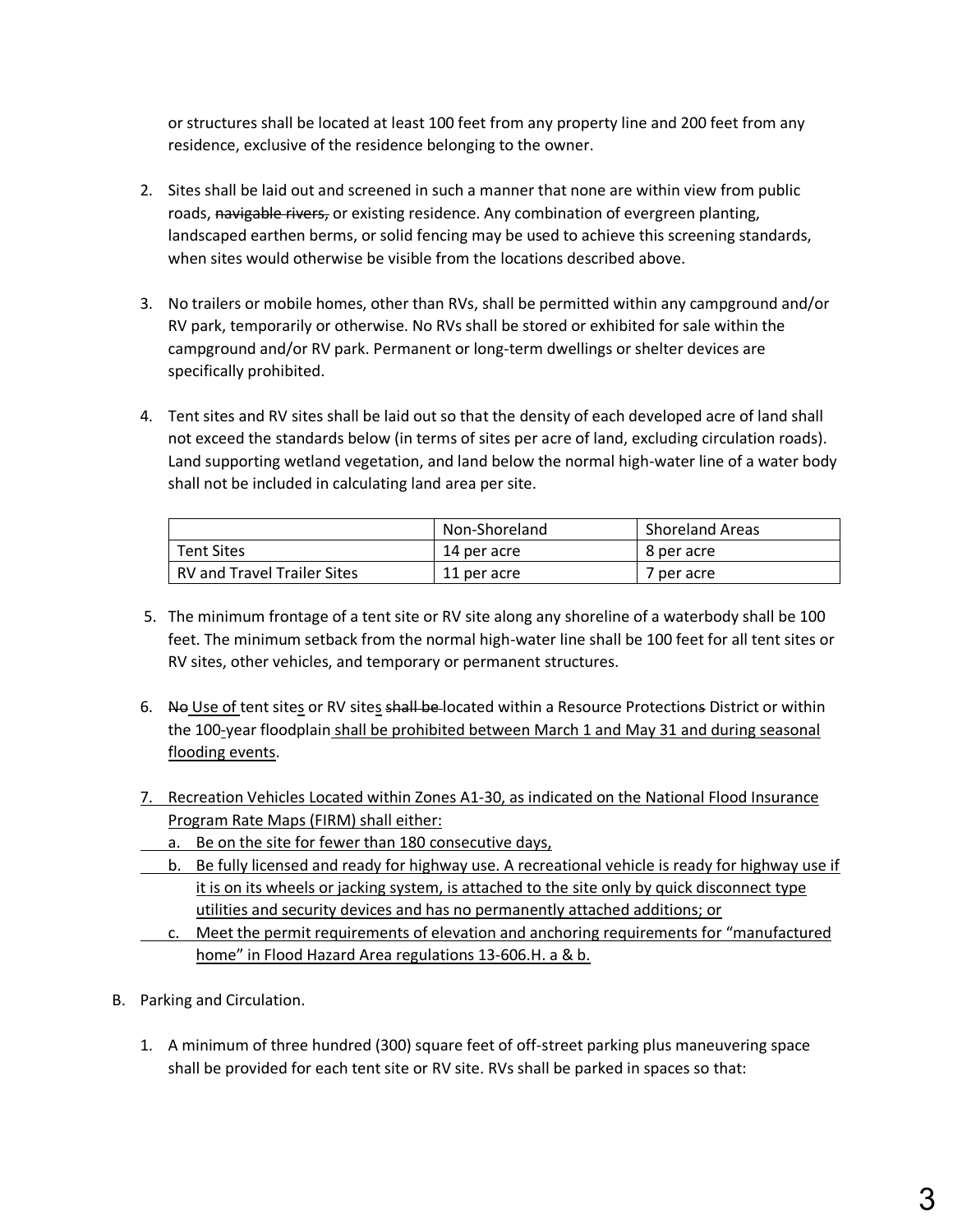- a. There shall be a minimum of 50 feet between vehicles; and
- b. There shall be a minimum of 75 feet between all RVs and tents, and all public rights-of-way located inside the boundaries of the campground.
- 2. Vehicular access shall be provided onto a hard-surfaced adequate for the volume and type of traffic likely to be generated. Grades and sight distances specified in the Road Design and Construction Standards, within these Ordinances, shall be observed in designing all intersections. Roads shall be constructed of at least 12" of bank run gravel (no stone larger than 4"), 2" of crushed gravel (1/2" chips) and two (2) applications of liquid asphalt (1/2 gallon per sq. yd. each application). The minimum width of roadways shall be twelve (12) feet for one-way roads and twenty-two (22) feet for two-way roads. No vehicle parking shall be permitted on the roadway.
- 3. Standards for the construction of roads and/or driveways and drainage systems, culverts and other related features applicable in the Shoreland Zone can be found in Sec. 13-500 Shoreland Zoning Ordinance. 15. Land Use Standards H. Roads and Driveways.
- C. Health and Safety.
	- 1. Each tent site or RV site shall be provided with a picnic table and trash receptacle. The park management shall dispose of refuse from said containers by transporting the refuse in a closed truck or in enclosed containers or bags to an approved disposal area at least once every three (3) days.
	- 2. A campground and/or RV park shall provide water and sewerage disposal systems, sanitary facilities, and convenience facilities in accordance with the regulations of 10-144A CMR 205 and the "State of Maine Subsurface Wastewater Disposal Rules". All RV sites shall be equipped with water and sewage hook-ups, and connected to approved distribution or disposal systems.
	- 3. Fire extinguishers capable of dealing with electrical and wood fires shall be kept in all service buildings. A suitable ingress and egress shall be provided so that the campground or RV park may be readily serviced in emergency situations. 24-hour emergency communication service (e.g. telephones) shall be provided.

### D. Planning and Review.

- 1. Roads, parking, sites, and required facilities shall be planned in accordance with the basic principles outlined below and shall be shown on the proposed plan which is submitted for review and approval.
	- a. A logical sequence of entry and circulation should be created: entrance, administration, storage, parking, sites, toilets, laundry, playing fields, or shoreline.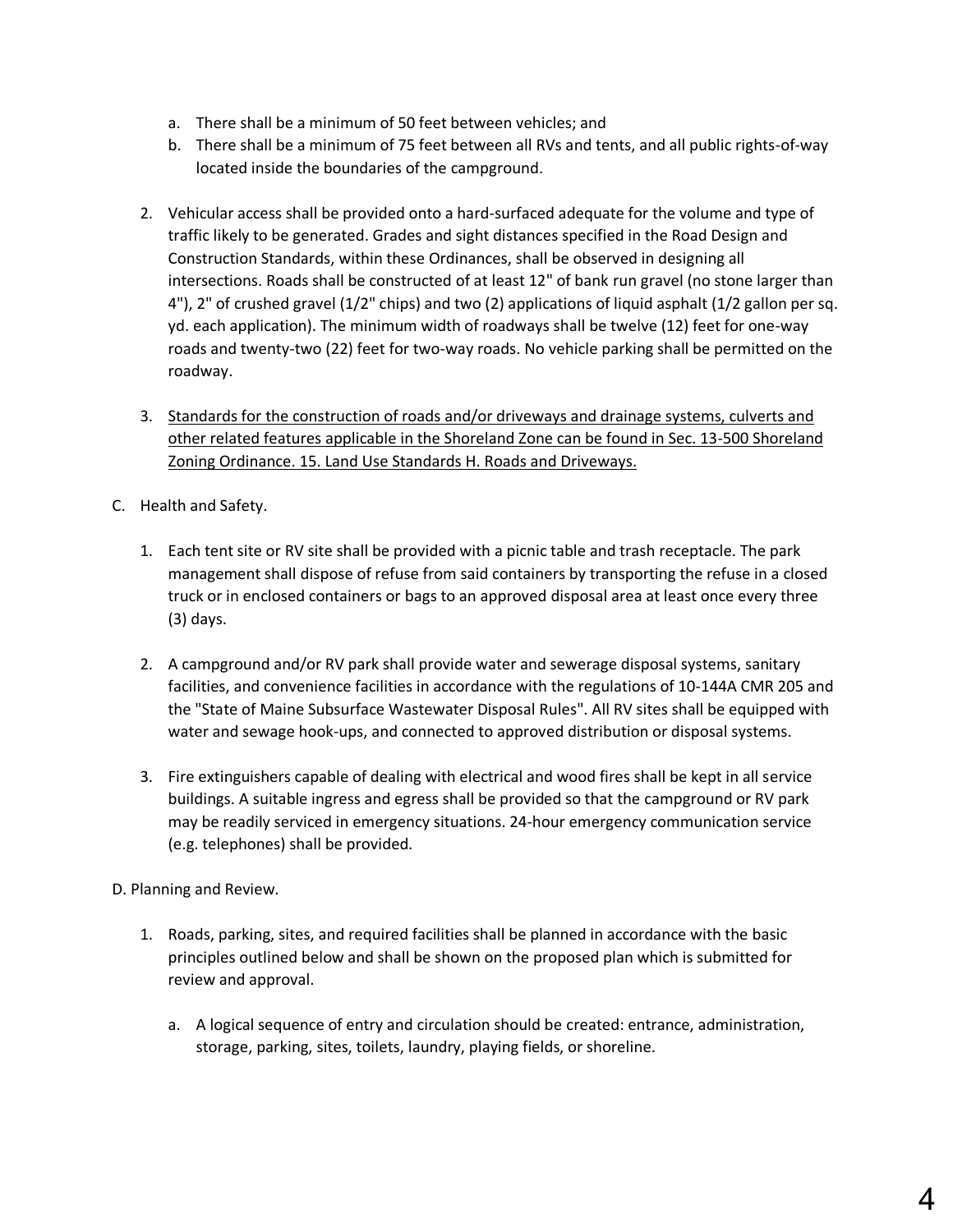- b. Sites should be clustered in groups according to intensity of use (low density, medium density, etc.) and also related to common support service areas (laundries, play areas, etc.) serving a number of site clusters. The purpose is to minimize road length, increase accessibility, and preserve open space.
- c. Footpaths and roads should follow "desired lines" of pedestrian and vehicular movement between sites and all jointly used facilities. Parking areas may be grassed, reinforced with open concrete blocks.
- d. Access roads shall be laid out as loops to the greatest extent practicable, although "cul-desacs" or "deadends" may be allowed to serve up to twenty (20) campsites.
- 2. A soil erosion and sedimentation control plan approved by the County Soil and Water Conservation District shall be submitted. In addition to data on soils, slopes, and drainage, a vegetation map showing the following items may be required:
	- a. The major types of vegetation should be identified and described (as to age, height, openness or density, and pattern, either natural or reforested).
	- b. New planting should be selected to provide screening and shelter, to tolerate existing and proposed site conditions, and to blending compatibly with existing natural vegetation.
	- c. All vegetative clearing should avoid creating straight line edges between open land and surviving stands.
	- d. Areas of activity and/or traffic should be sited to avoid wildlife areas (such as thickets for birds and small mammals, or deer yards and trails).

## **Section II. Severability**

If any part of this ordinance or the application thereof to any person or circumstances shall, for any reason, be adjudged by a court of competent jurisdiction to be unconstitutional or invalid, such judgment shall not affect, impair of invalidate the remainder of this ordinance or the application thereof to other persons and circumstances, but shall be confined to its operation to the section, subdivision, sentence or part of the section and the persons and circumstances directly involved in the controversy in which such judgment shall have been rendered. It is hereby declared to be the intent of the City Council that this section would have been adopted if such invalid section, provisions, subdivision, sentence or part of a section or application had not been included.

[The remainder of this page intentionally left blank]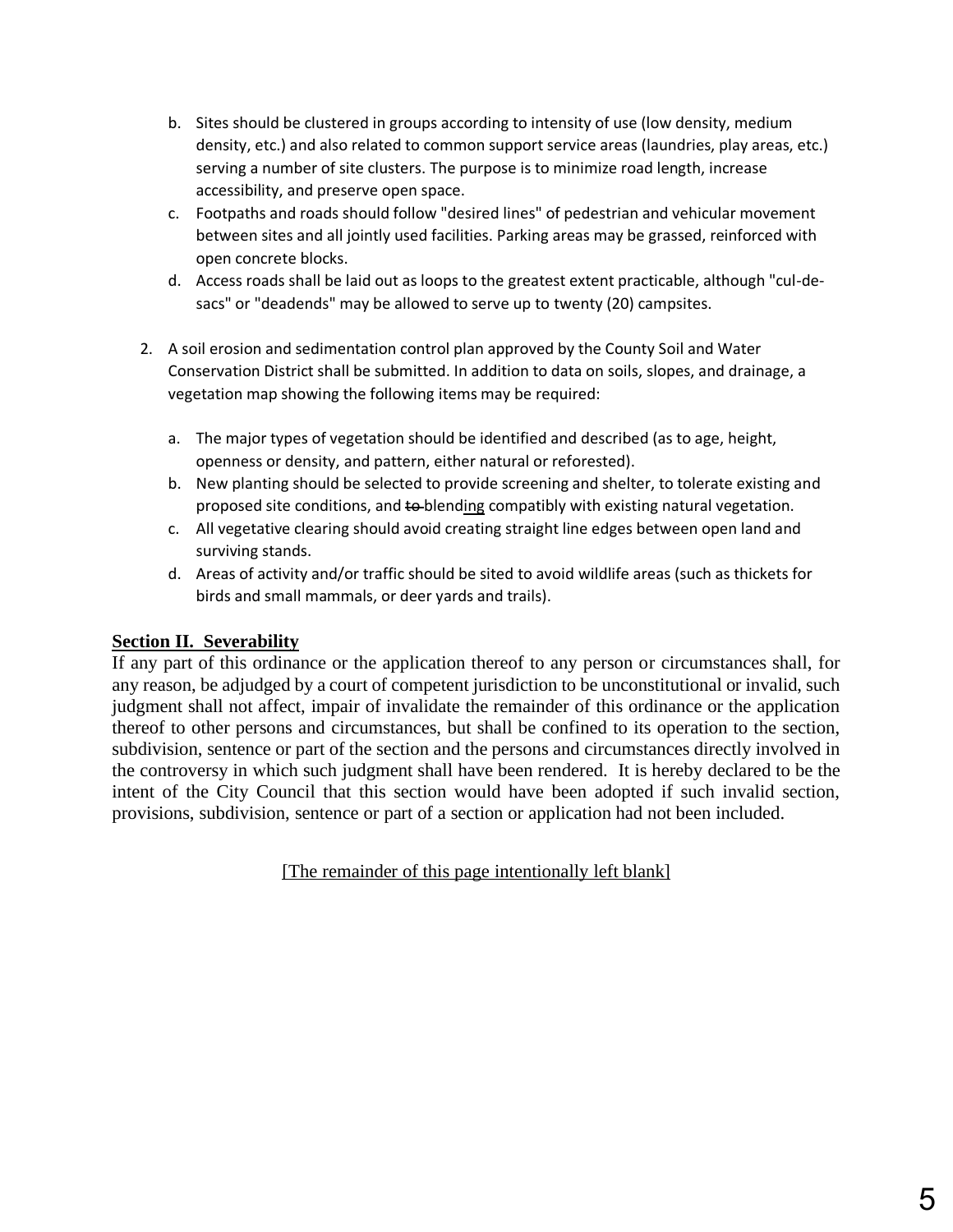# **Section III. Posting and Effective Date**

This ordinance, being introduced on \_\_\_\_\_\_\_\_\_\_\_\_\_\_\_\_\_\_\_\_, 2021 and a public hearing being held on \_\_\_\_\_\_\_\_\_\_\_\_\_\_\_\_\_, 2021 was duly passed by the City Council of the City of Caribou, Maine, this \_\_\_\_\_day of \_\_\_\_\_\_\_\_\_\_\_\_\_\_\_\_\_\_\_\_\_\_ 2021. This ordinance shall become effective 14 days after adoption by the Council.

| Jody Smith, Mayor        | Thomas Ayer, Deputy Mayor  |  |
|--------------------------|----------------------------|--|
| Courtney Boma, Councilor | R. Mark Goughan, Councilor |  |
| Doug Morrell, Councilor  | Joan Theriault, Councilor  |  |
| Lou Willey, Councilor    | Attest:                    |  |

Danielle Brissette, City Clerk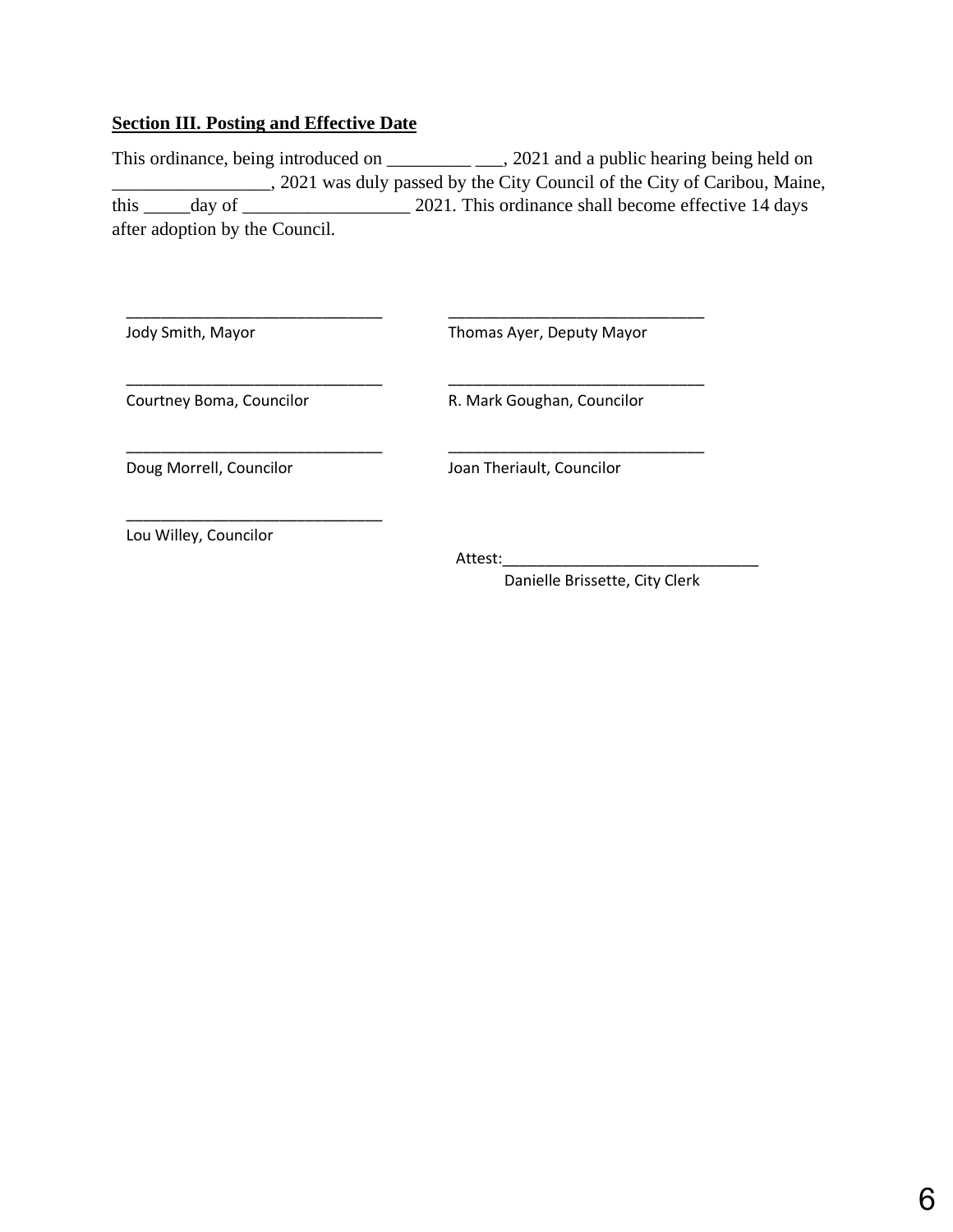## **Ordinance No. 12, 2021 Series City of Caribou County of Aroostook State of Maine**

### **AN ORDINANCE AMENDING CHAPTER 13, SECTION 13-202, ZONING MAP** Short Title: Evergreen Zoning Map Amendment.

**WHEREAS**, the City of Caribou is a Local Unit of Government under the State of Maine and is granted home rule authority under Maine Revised Statutes, Title 30-A, §3001; and

**WHEREAS**, the City of Caribou has adopted Chapter 13, Land Use Ordinances as part of its ordinances and regulations, which outline land use laws and zoning regulations; and

**WHEREAS**, a request has been made to amend the official zoning map in order to facilitate the more beneficial use of land and properties for economic advancement within the community; and

**WHEREAS**, the City Planning Board conducted a public hearing on May 13, 2021 to receive comment on the proposal, which hearing was preceded by the notification of affected land owners and the general public in accordance with city notification procedures, and

**WHEREAS**, the City Planning Board has forwarded a positive recommendation to the City Council for the proposed rezoning.

**NOW THEREFORE,** the City Council of the City of Caribou, County of Aroostook, State of Maine, pursuant to the requirements of the City of Caribou Charter, Section 2.11, does ordain the following:

## **Section I. Zoning Map Amendment**

The Official Zoning map is hereby amended as illustrated on the attached Exhibit A and city staff are directed to make the appropriate changes and filings in accordance with Title 13 codes.

### **Section II. Severability**

If any part of this ordinance or the application thereof to any person or circumstances shall, for any reason, be adjudged by a court of competent jurisdiction to be unconstitutional or invalid, such judgment shall not affect, impair of invalidate the remainder of this ordinance or the application thereof to other persons and circumstances, but shall be confined to its operation to the section, subdivision, sentence or part of the section and the persons and circumstances directly involved in the controversy in which such judgment shall have been rendered. It is hereby declared to be the intent of the City Council that this section would have been adopted if such invalid section, provisions, subdivision, sentence or part of a section or application had not been included.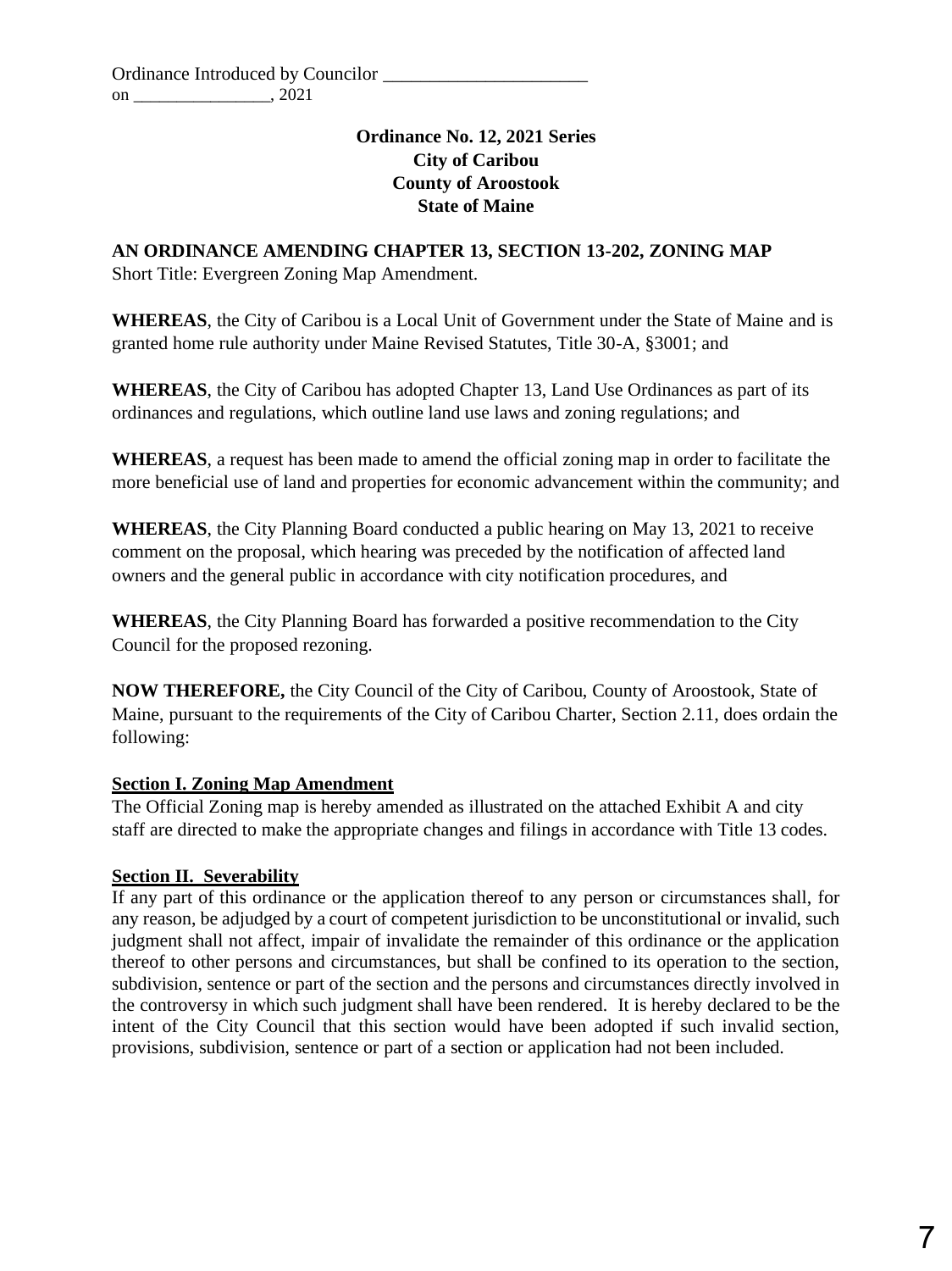## **Section III. Posting and Effective Date**

This ordinance, being introduced on May 25, 2021 and a public hearing being held on June 14, 2021 was duly passed by the City Council of the City of Caribou, Maine, this \_\_\_\_\_day of

\_\_\_\_\_\_\_\_\_\_\_\_\_\_\_\_\_\_ 2021. This ordinance shall become effective 14 days after adoption by the Council.

\_\_\_\_\_\_\_\_\_\_\_\_\_\_\_\_\_\_\_\_\_\_\_\_\_\_\_\_\_\_ \_\_\_\_\_\_\_\_\_\_\_\_\_\_\_\_\_\_\_\_\_\_\_\_\_\_\_\_\_\_

\_\_\_\_\_\_\_\_\_\_\_\_\_\_\_\_\_\_\_\_\_\_\_\_\_\_\_\_\_\_ \_\_\_\_\_\_\_\_\_\_\_\_\_\_\_\_\_\_\_\_\_\_\_\_\_\_\_\_\_\_

\_\_\_\_\_\_\_\_\_\_\_\_\_\_\_\_\_\_\_\_\_\_\_\_\_\_\_\_\_\_ \_\_\_\_\_\_\_\_\_\_\_\_\_\_\_\_\_\_\_\_\_\_\_\_\_\_\_\_\_\_

Jody Smith, Mayor Thomas Ayer, Deputy Mayor

Courtney Boma, Councilor **R. Mark Goughan, Councilor** 

Doug Morrell, Councilor **Matter Councilor** Joan Theriault, Councilor

Louella Willey, Councilor

\_\_\_\_\_\_\_\_\_\_\_\_\_\_\_\_\_\_\_\_\_\_\_\_\_\_\_\_\_\_

Attest:

Danielle Brissette, City Clerk

\_\_\_\_\_\_\_\_\_\_\_\_\_\_\_\_\_\_\_\_\_\_\_\_\_\_\_\_\_\_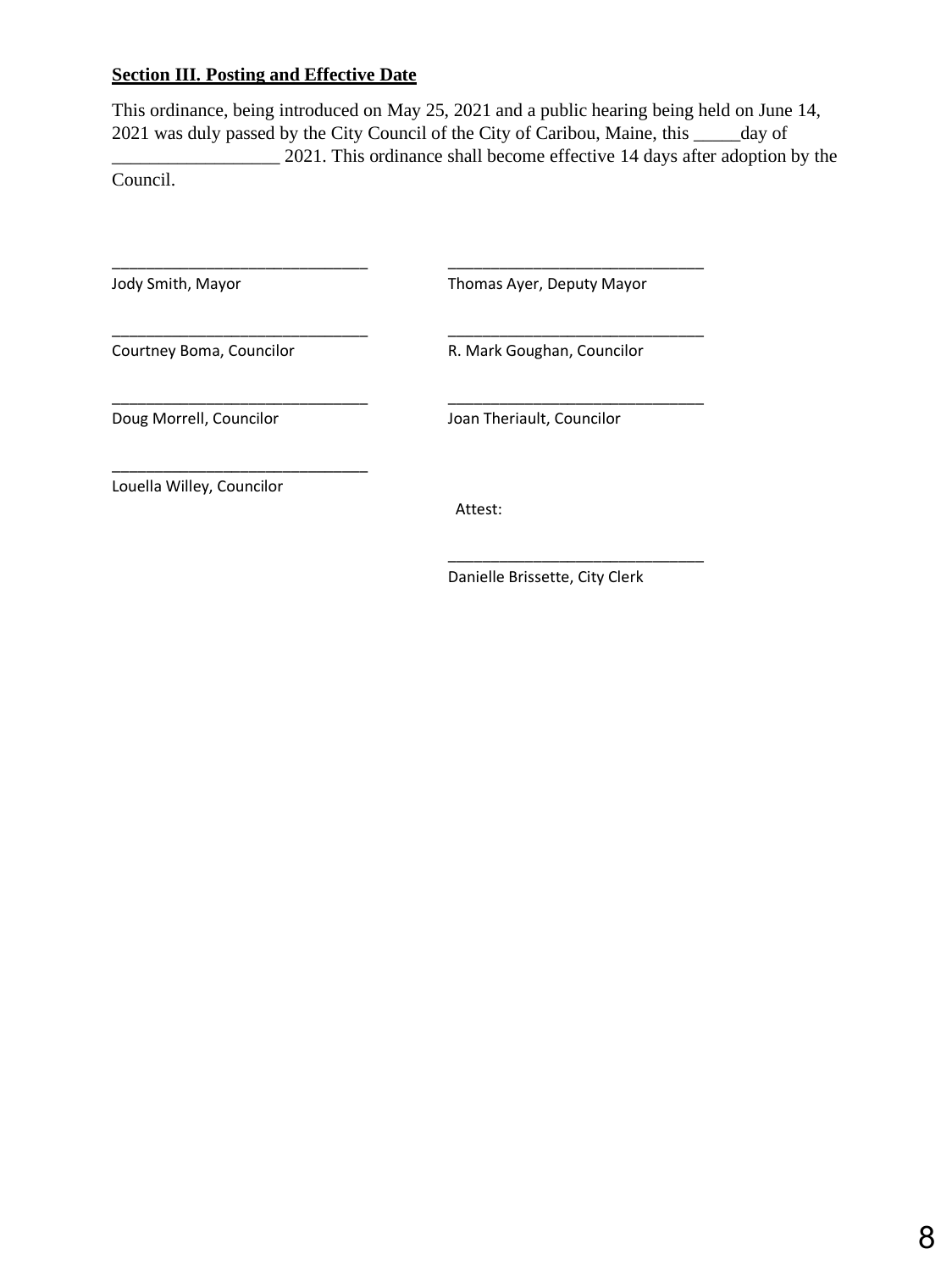# Exhibit A Rezoning of 14 Evergreen Pkwy from I-2 to C-2

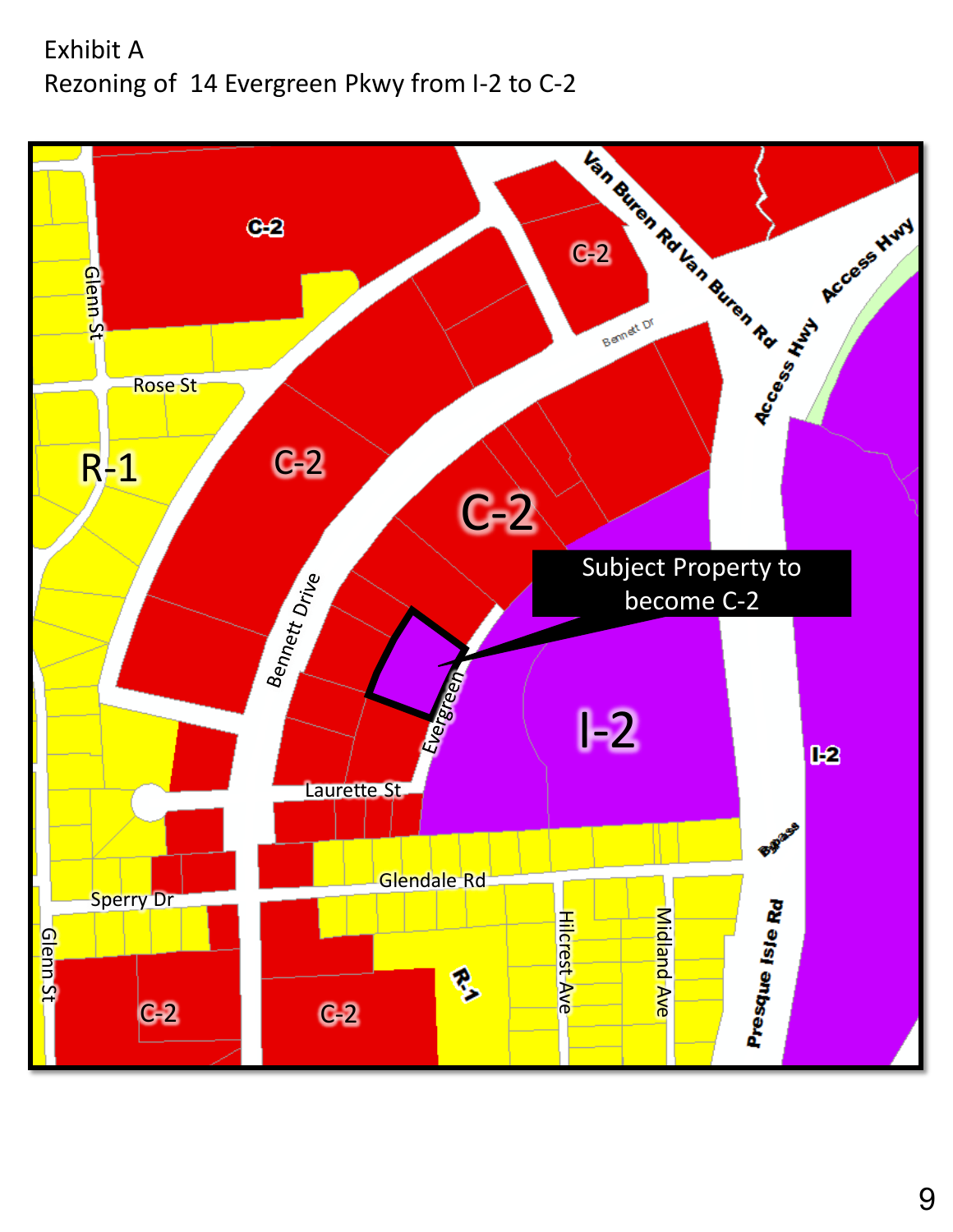### CITY OF CARIBOU TEMPORARY EMPLOYMENT AGREEMENT INTERIM CITY MANAGER

Temporary Employment Agreement ("Agreement") for the position of Interim City Manager is entered between the City of Caribou, a municipal body corporation and politic, duly organized and existing under the laws of the State of Maine (herein referred to as "City") and hereinafter referred to as the "Interim City Manager", (collectively the "Parties").

WHEREAS, the City Manager, Dennis Marker, announced his resignation; and

WHEREAS, the City is in need of the services of an Interim City Manager until a replacement for Mr. Marker is found; and

WHEREAS, the City Charter empowers the City Council to appoint a City Manager of the City; and

WHEREAS, the Caribou City Council desires to retain the services of as Interim City Manager upon the terms set forth herein; and

WHEREAS, desires and agrees to serve in the position of Interim City Manager of the City of Caribou under the terms set forth herein.

### NOW, THEREFORE, IN CONSIDERATION OF THE MUTUAL COVENANTS SET FORTH HEREIN, THE PARTIES AGREE TO BE BOUND AS FOLLOWS:

Section 1. Appointment

The Caribou City Council appoints as Interim City Manager of the City, subject to the terms and conditions set forth in this Agreement.

### Section 2. Responsibilities of the Interim City Manager, Compliance with Other Laws

The Interim City Manager shall serve on an interim and temporary basis in the position of City Manager. The Interim City Manager shall serve under the oversight, supervision and direction of the City Council and faithfully perform, follow and comply with all responsibilities and duties of the City Manager as set forth in the City of Caribou Charter, the City of Caribou Ordinances, the City Manager Job Description (addendum A to this agreement), and all applicable State and Federal laws.

Section 3. Hours of Office

Except as otherwise pre-arranged with the Council or to address City or personal emergencies during off hours, the Interim City Manager shall be available, is expected to be present and agrees to be present at the City Office, other City operated places or other places where there is the need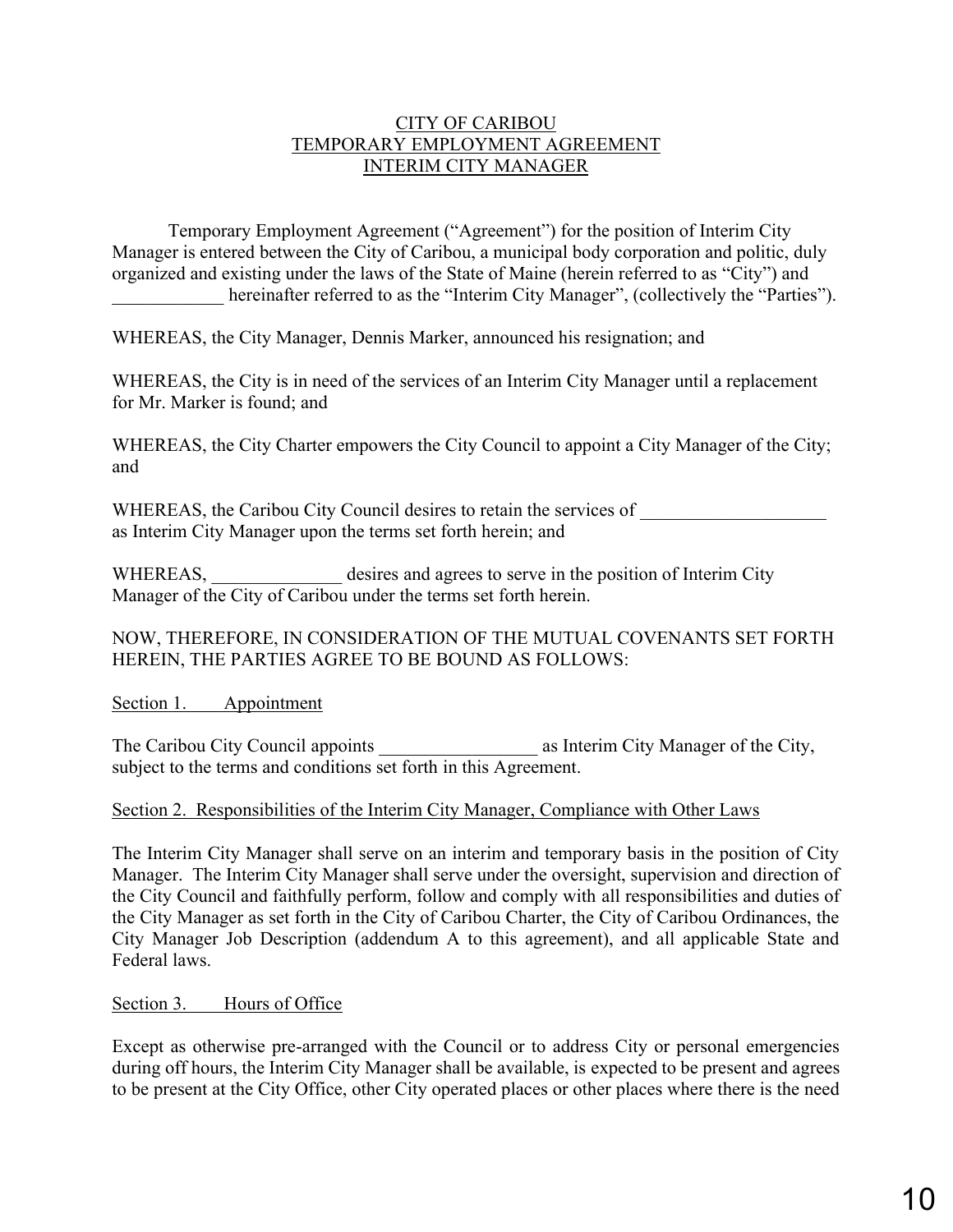to conduct official City business during the regular business week consisting of Monday through Friday during at least the hours 8:30 AM to 4:30 PM. The Interim City Manager will notify the City Council in advance of the need or requests for any changes in the above-described schedule and agrees to seek pre-approval from the Council for any amendments in this schedule as may be necessitated by the personal needs of the Interim City Manager. Changes to the schedule will be approved so as to ensure that the business of the City will continue to be addressed punctually and professionally. The City Council and Interim City Manager also recognize and agree that the position of Interim City Manager will require, in addition to the normal office hours described above, that the Interim City Manager will need to regularly attend evening meetings (especially Council meetings) and meetings on weekends when the attendance of the Interim City Manager is requested by the Council, is customary or otherwise made necessary in the conduct of City business. The Interim City Manager will also be available during non-office hours and days to support reasonable City day-to-day operations when doing so is not possible during the regular business week and hours (support may be done remotely if being on site is not necessary). In addition, the Interim City Manager will be available for any City emergencies that may arise during non-office hours and days to support City operations when the Interim City Manager is needed to assess an emergency and to make any applicable decisions (support may be done remotely if being on site is not necessary).

### Section 3. Term

The position of Interim City Manager is a temporary position of employment with the City of Caribou for up to four months. This Agreement shall commence July 1, 2021, and shall continue until November 1, 2021 or earlier if terminated based on the following:

a. A permanent City Manager is hired in which case, the City will work with the Interim City Manager to allow for a reasonable transition plan based on the needs of the new City Manager and the City, in consultation with the Interim City Manager;

b. The City terminates the Interim City Manager for cause, after notice and due process in accordance with the City Charter and state and federal law; or

c. The Interim City Manager resigns in which case he should provide the City with at least thirty (30) days' notice, absent extenuating circumstances in which case he shall notify the City as soon as practicable.

d. If at any point it becomes evident that the Interim City Manager is unable to continue to perform the duties of the City Manager, the Interim City Manager will be permitted to return to his/her regular position within the City.

### Section 4. Consideration

Compensation for services to be rendered by the Interim City Manager shall be \$800 per week paid weekly on a pay period basis. The City shall be responsible to withhold any and all income taxes, FICA, withholding, unemployment insurance, or other taxes as may be due and owed or as are elected to be withheld by the Interim City Manager to any governmental entity as a result of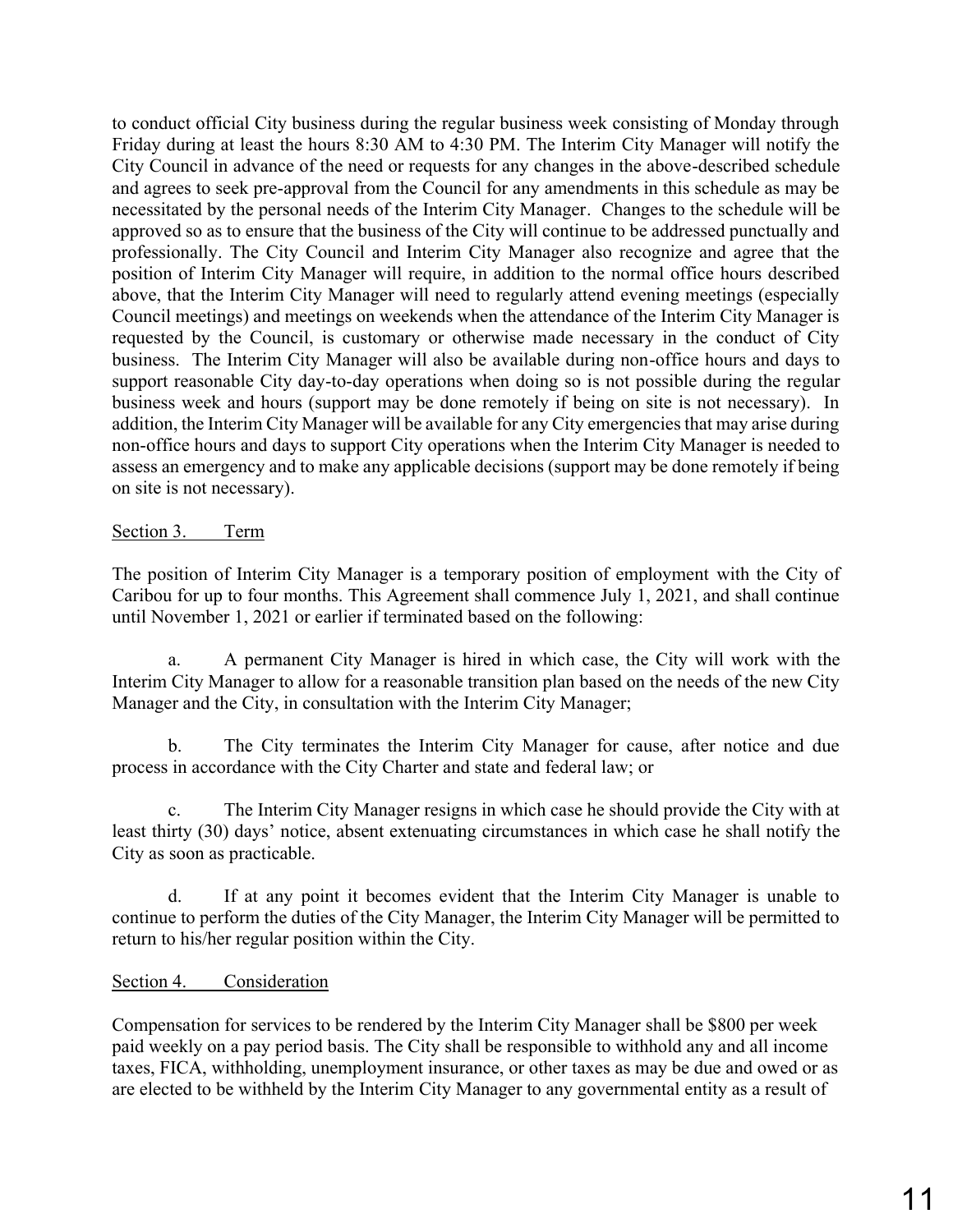this Agreement. The Interim City Manager shall continue to receive or be enrolled in, his/her existing City benefits.

## Section 5. Insurance and Indemnification

The City shall provide the Interim City Manager with Public Official Liability Insurance and any Bond required of the Interim City Manager, or any other position filled by the Interim City Manager subject to the provisions of State Statute, City Charter and City Ordinance. In addition to the compensation and reimbursement terms set forth above, the City agrees to defend and indemnify the Interim City Manager in connection with any claims or actions brought against the Interim City Manager while serving in the position of Interim City Manager and performing the duties associated with the position of Interim City Manager. Insurance coverage and indemnification hereunder is provided without waiver of the limits or immunities under the Maine Tort Claims Act and shall also be limited in the amounts as established and covered by the City's insurance policies or as otherwise established under the Maine Tort Claims Act.

### Section 7. Expenses

The Interim City Manager shall be entitled to travel and expense reimbursements in accordance with the City adopted personnel policies.

### Section 8. Severability

The invalidity in whole or in part of any provision hereof shall not affect the validity of any other provision hereof and this Agreement shall remain in full force and effect except as to such invalid provision.

### Section 9. Entire Agreement

This Agreement constitutes the entire agreement between the parties and any representations, statements, promises or understandings not expressly contained herein shall be of no force or effect.

# [SIGNATURE PAGE FOLLOWS]